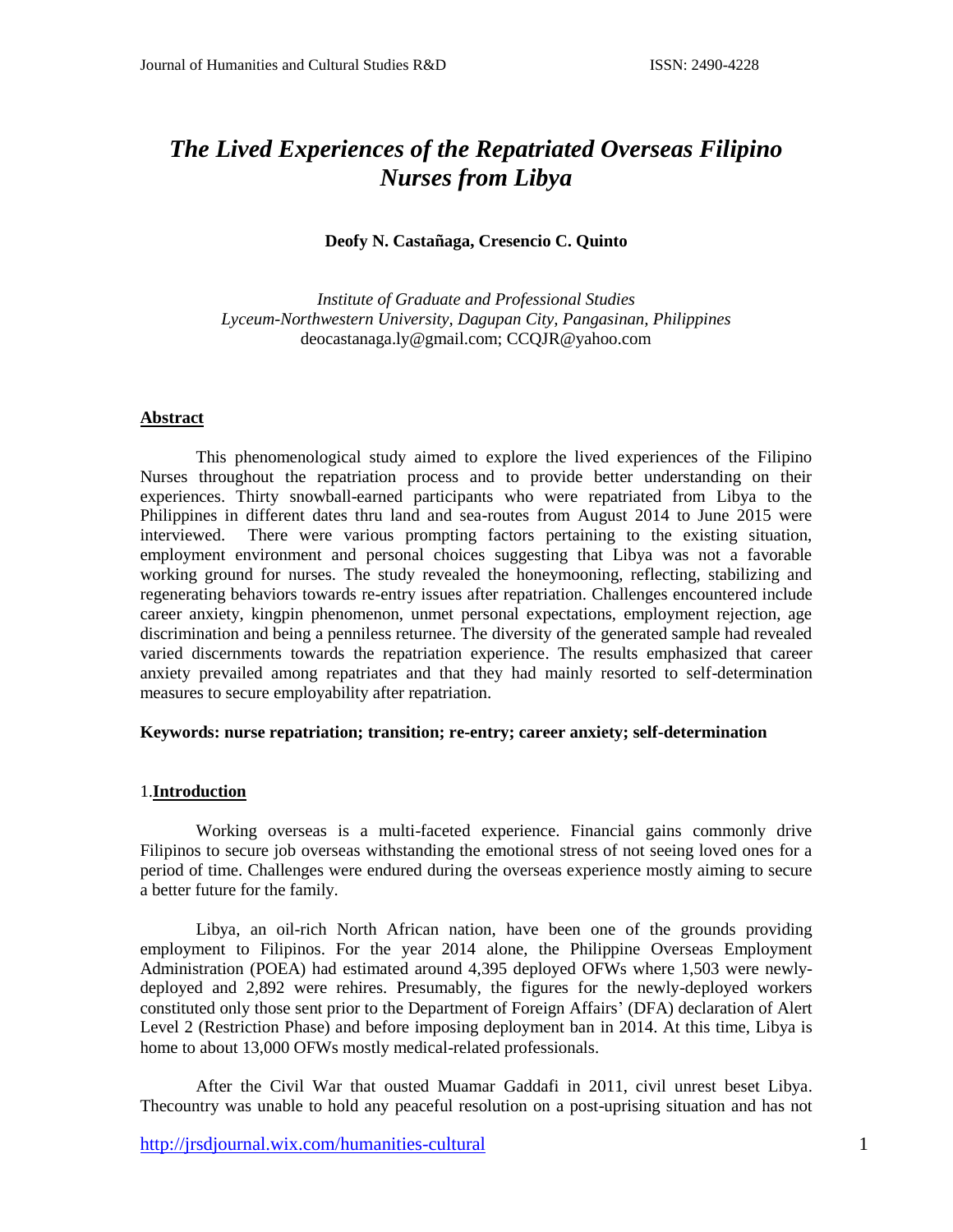been able to maintain any stable government to preside it.The mounting civil unrest led to unexpected circumstances especially for overseas workers. This led the Philippine government to declare a moratorium on sending OFWs after May 23, 2014 as Alert Level 2 was imposed on the conflict-stricken country (Locsin, 2014). Subsequently due to the massive deterioration of peace and security in Libya, the Philippine government raised alert status to Level 3 (Voluntary Repatriation Phase) on May 29, 2014. Under Alert Level 3, Filipinos staying in Libya were persuaded to leave voluntarily the earliest possible time with the Philippine government shouldering the cost for repatriation (Santos, 2014).As the situation worsened the DFA raised the alert to Level 4 on July 2014 which means Mandatory Repatriation of OFWs who were still in Libya. In the same month two Filipinos became casualties in the ongoing strife: a heavy equipment operator was kidnapped and beheaded by militia in Benghazi and a Filipina nurse was abducted and gang raped in Tripoli. However, only 1,625 OFWs of the estimated 13,000 have returned to the Philippines as of 2014 (Dela Cruz, 2014).Repatriation was still continuing at the time of this study. The DFA thru the Office of the Undersecretary for Migrant Workers' Affairs (OUMWA) estimated that the government had repatriated 5,331 OFWs from Libya with their dependents, as of June 27, 2015.

## **2.Statement of the Problem and Motivation for the Study**

The medical or health service sector of Libya has largely been dependent on foreign health professionals. Filipino nurses in particular constituted around 60% of this sector (Lamloum, 2014). It is therefore understandable that nurses constitute most of the repatriates from Libya.

Repatriation is an unexpected event in the life of an overseas worker. It puts the worker in a precarious situation where decisive action has to be made with so many factors to consider other than security from harm. This study was conceptualized based on the experience of one of the authors as a nurse and OFW. It endeavors to explore the lived experiences of the Overseas Filipino Nurses throughout the repatriation process from Libya and to provide insight on the repatriates' special situation through first-hand information of the general situation they have experienced.

Let the reader be aware, however, that this paper did not intend to present a critique of repatriation procedures or to analyze any shortcomings of the reintegration programs offered by the Philippine government.This research aimed not to generalize the experiences of the participants who joined the government-led repatriation conducted in various dates. It was not practical to draw specific set of assumptions and conclusions considering the diversity of the participants since they were from different geographical cities and towns in Libya. However, maximum efforts were utilized to collate, classify and analyze the information gathered to generate themes and concepts from the experiences of the repatriates.

There were three questions addressed to gain insights on the experiences and perceptions of the repatriated nurses namely: a) *what prompted them to join the repatriation?*b) *What were their experiences during repatriation?* and c) *What were their experiences after repatriation?*

#### **3.Objectives and Significance of the Study**

This study can be considered relevant as it gives insight on the actual experiences of the repatriated nurses from their own accounts and perspective. It exemplifies the experiences of

<http://jrsdjournal.wix.com/humanities-cultural> 2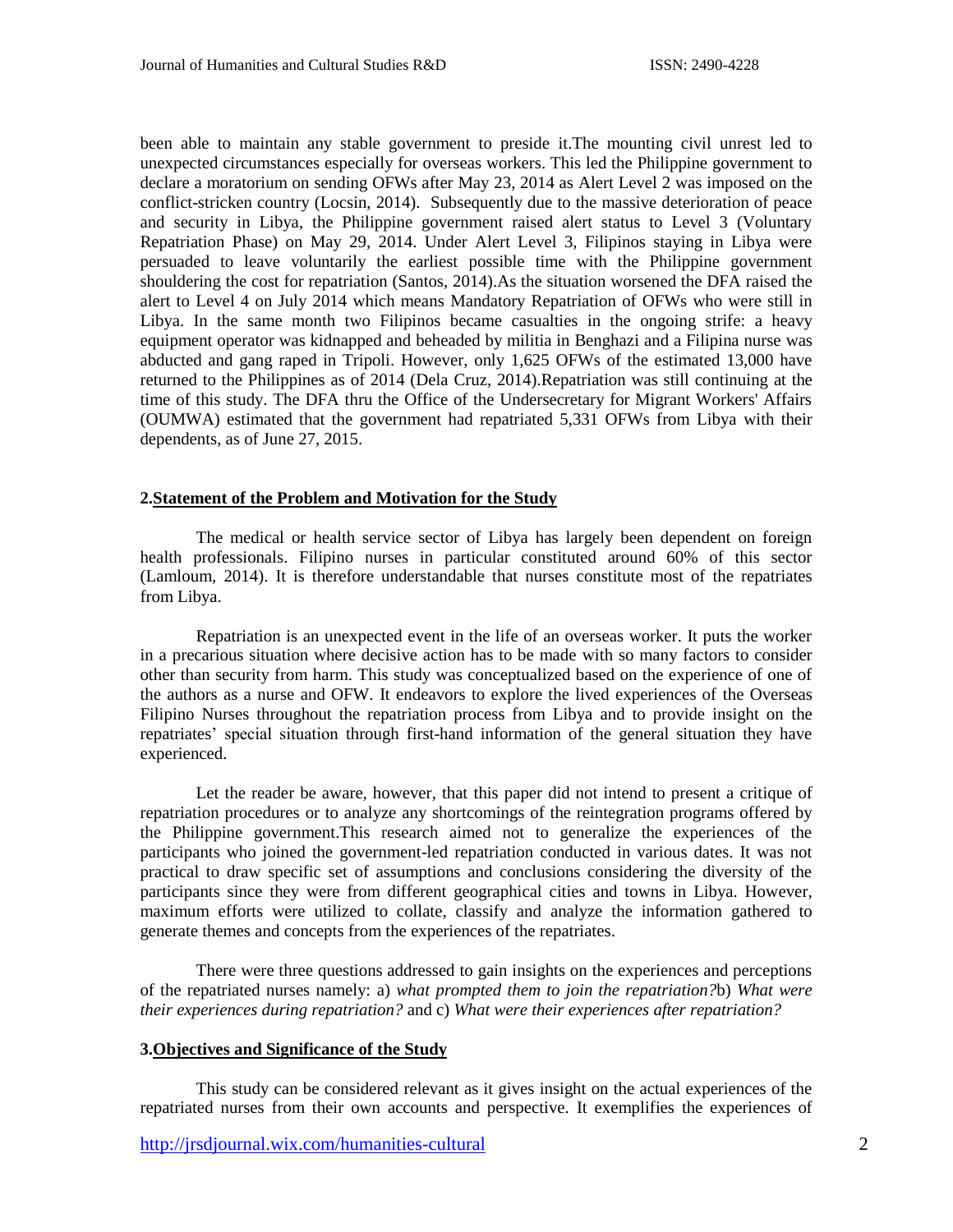repatriated OFWs and represents the unheard voices of other health professionals and OFWs who had undergone repatriation or undergoing repatriation. It will yield information that could serve as a baseline in the formulation of strategies and policies related to repatriation of overseas workers. This is relevant with the fact that Filipino nurses and other health professionals constitute a great proportion of OFWs in the conflict-prone countries in the Middle East and North African region. It may also give insights to other nationalities on the effects of repatriation to migrant workers and spur concern to further enhance efforts to ensure safety of migrant workers. Additionally this paper can serve as a ready reference for future studies. This can draw an expansion of researches focused on OFW repatriation and to other related fields of interest dedicated to migration.

#### **4. Methodology**

Lived experience of the world of everyday life is the central focus of phenomenological inquiry. It is the lived experience that presents to the individual what is true or real in his or her life. Furthermore, it is this lived experience that gives meaning to each individual's perception of a particular phenomenon and is influenced by everything internal and external to the individual (Streubert& Carpenter, 2011).

Data for this study were elicited from 30 participants. It was essential to collect information from this sample as repatriation occurred in various dates from May 2014 up to the time of writing. Moreover, the country of Libya has a huge land area and Filipino Nurses were scattered in various towns and cities - the situation in one area may be different to another. Thus, specific criteria were set for the qualification of a participant. The inclusion criteria set were as follows: a) has been deployed to Libya and worked as a nurse, either in the government sector or in private institutions, and b) has joined the government-sponsored voluntary or mandatory repatriation program from May 2014 to June 2015.

Initially, purposive sampling was done to select participants. Invitation was posted on social media forum group *MOH Flash Updates.* It was done to generate initial volunteer participants together with the personal contacts and associates of the researchers. Online invitations were sent to various prospected respondents assuring their confidentiality and anonymity.

In order to trace additional participants or informants, the authors used snowball sampling to expand the sample by asking one informant or participant to recommend others for interviewing. The online participants were also requested to convince their co-repatriates or former colleagues in Libya to join the study to increase the number of informants and likewise to substantiate the responses of the former.

Embraced with the nature of this type of study, semi-structured online interview method was used to collect definite descriptions of the remembered experience. The interview was composed of questions that sought to elicit the data needed. A pilot data gathering to two known associates of one of the authors was conducted before proceeding to send questions to others and looking for further participants. This was a valuable method that served as an opportunity to reflect on predetermined-questions raised and restructure them to a manner that will be easier to understand. Each of the participants was provided with the same main questions. However,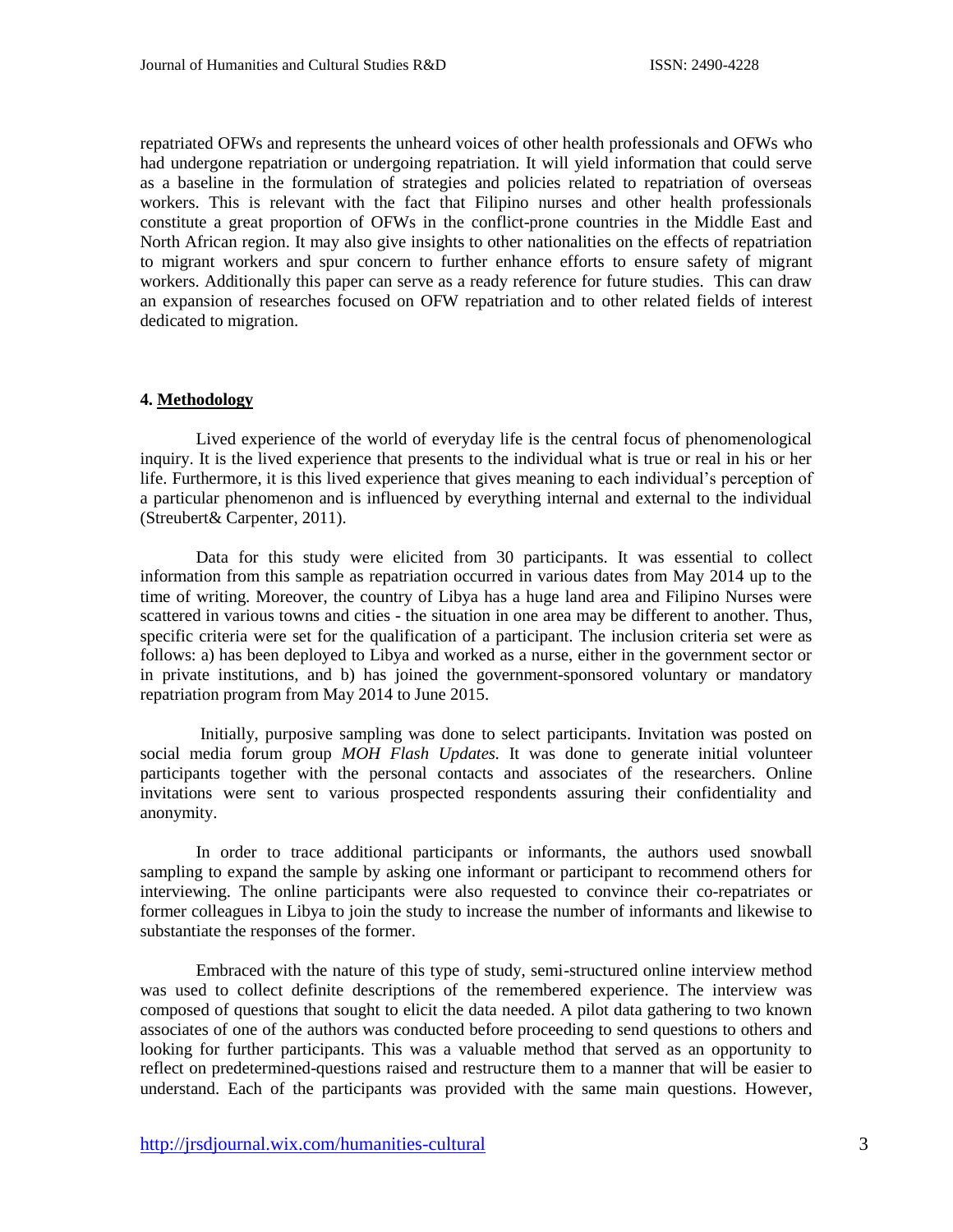further data were extracted depending on the responses they have presented. Their responses were saved as a Word document file on a computer.

After earning the desired number of respondents and confirming that saturation of responses has been reached, personal interviews were performed to four purposively chosen members of the sample. The interviews were conducted in various locations and each done separately to seek clarification and explore the topic in greater depth. Two of the four chosen respondents joined the sea-route repatriation (Libya-Malta route) last August 2014, and the other two joined the land-route repatriation (Libya-Tunisia route) with different dates of occurrence. The purpose of collecting data from this manner is a form of triangulation to contrast the data and validate if it yields similar findings.

The demographic data and employment information were taken and used to describe the participants and assisted the investigators in deriving meaning to the experiences from the participants' perspective. These include the respondents' age, gender, civil status and number of dependents. Further, employment information consists the duration of stay, position, job placement and monthly salary.

Written narratives regarding the experienced program of repatriation were recorded. The qualitative analysis of data gathered was done by the researchers. The researchers had been constantly reviewing set of related literature regarding the current events in Libya and other theoretical and conceptual literature to associate the responses extracted from the informants.

The authors acquired an understanding of the lived experiences of the informants as contained in the constructs of the intuiting process. To ensure that data will be explicated accordingly, the author involves five phases according to Hycner (1999) as cited by Groenewald (2004).

## **5. Results and Discussions**

## *Demographic and Employment Profiles of the Repatriates*

Respondents were mostly single females at the age range of 25-52 years with no dependents and were assigned as Staff Nurses at various government hospitals deployed thru employment agencies and have stayed in Libya for about 2-3 years earning P30,000 to P40,000.

#### *Prompting Factors to Repatriation*

There were various factors that prompted the nurses to join the repatriation. These were factors related to the existing situation, employment environment and personal choices.Nurserepatriates were challenged by the prevailing circumstances brought about by the civil unrest. They were confronted with the question on whether to *stay and hope for a coming resolution* or *to leave, get unemployed and start anew.*

The prompting factors related to the existing situation of civil unrest pertain to the circumstances experienced by the repatriate that indicate*foreseeable and eminent threat*including a wide-eye experience of seeing presumed ISIS men marching on the street, and gun fires and bombings in the city of Tripoli*, violence and irrational treatment to foreigners, devaluation of the Libyan currency and "the feeling of worthless dinars."* Aside from the worsening security situation, there were problems encountered by the repatriates that pressed them to leave

<http://jrsdjournal.wix.com/humanities-cultural> 4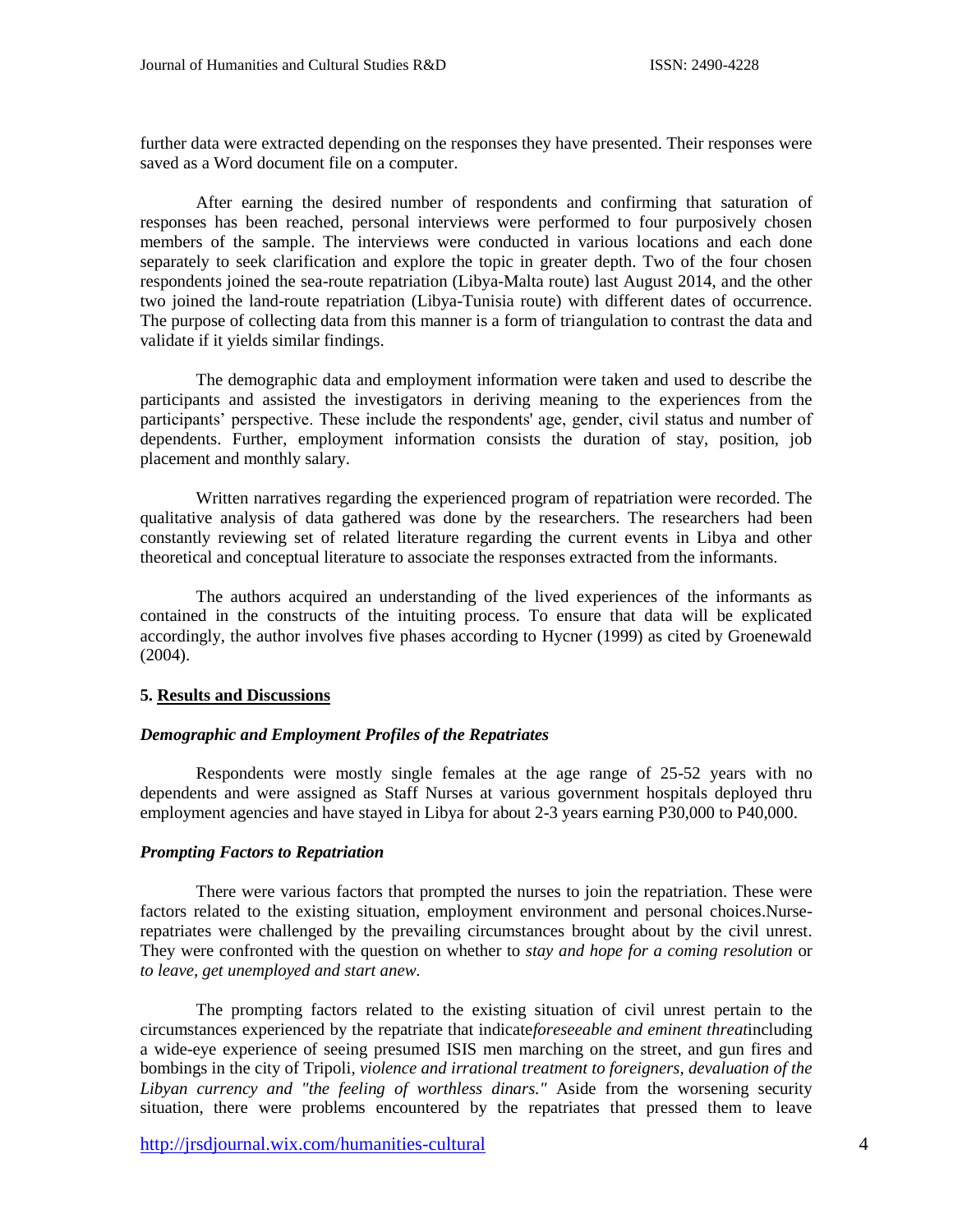particularly the devaluation of Libyan currency due to unstoppable rising rate of US dollar and the inclining prices of commodities, and the massive difficulty of sending remittances and closure of remitting bank outlets. It is empirical to note that the Libyan currency is not an acceptable foreign denomination in the Philippines, and the only way to transform the hard-earned dinars was to send to remitting centers or buy local goods or gold which became highly priced as well.

Meanwhile, employment-related factors were the unfavorable circumstances faced by the respondents related to their work and remuneration. These include *delayed salaries, understaffing and increasing workloads and unavailability of return tickets.*Very evident among all the participants is the delay of salary that ranged from two months to a year even before the outburst of the civil unrest. The dilemma worsens when the political instability occurred. There were repatriates who went home and were unable to secure their due compensations.

As mentioned earlier, 60% of the foreign health professionals in the medical sector in Libya are Filipino nurses (Lamloum, 2014). Thus with the increasing number of Filipinos going home, it has drastically affected the workforce of the institutions.There were repatriates who finished their employment contracts, however, their employing hospital cannot provide their return tickets and it usually takes months before it will be handed to them. Repatriation which is shouldered by the Philippine government had been a sort of short-cut alternative for these repatriates.

The personal factors were related to the repatriates' intentions particularly regarding their families, career and perception towards the repatriation.The *family over money principle* which was manifestly affirmed by most of the participants reflects the concern to the worrying loved ones left in the Philippines. They opted to leave their current posts even though dreaded to foresee unemployment.There were notable responses emphasizing the acceptance of the unfulfilled expectations and had expressed an explicit plan to direct a reconstruction of the career like going back to the school or starting to establish own business.

With the previous experiences shared by their counterparts who joined the repatriation, some repatriates recognized that the travel with colleagues and co-Filipinos was also a delightful experience, motivated them to participate instead of taking other commercial flights.

The current study had exposed the negative experiences of Filipino Nurses deployed in Libya. There was an immense threat within the context of safety among foreign workers. However, the uncertainty may not be posed directly but in some extent felt indirectly among Overseas Filipino Nurses.

# *The Repatriation Process*

The study included participants from different repatriation dates and highlighted varying experiences. The earliest encountered set of participants was repatriated on August 14-17, 2014 and the latest were on June 20-23, 2015. Unfortunately, no single repatriate joined the voluntary repatriation conducted on May to July, 2014 from among the respondents.

From the data gathered from the repatriates, there were two major routes of repatriation through the Libya-Malta exit (sea route) and Libya-Tunisia exit (land route). The sea-route was conducted only once which started on August 13 with a ship docked from ports of Benghazi then to the port of Misurata on August 14. On the other hand, the land-route repatriation was conducted since May 2015 and has continued up to the time of study. It was conducted depending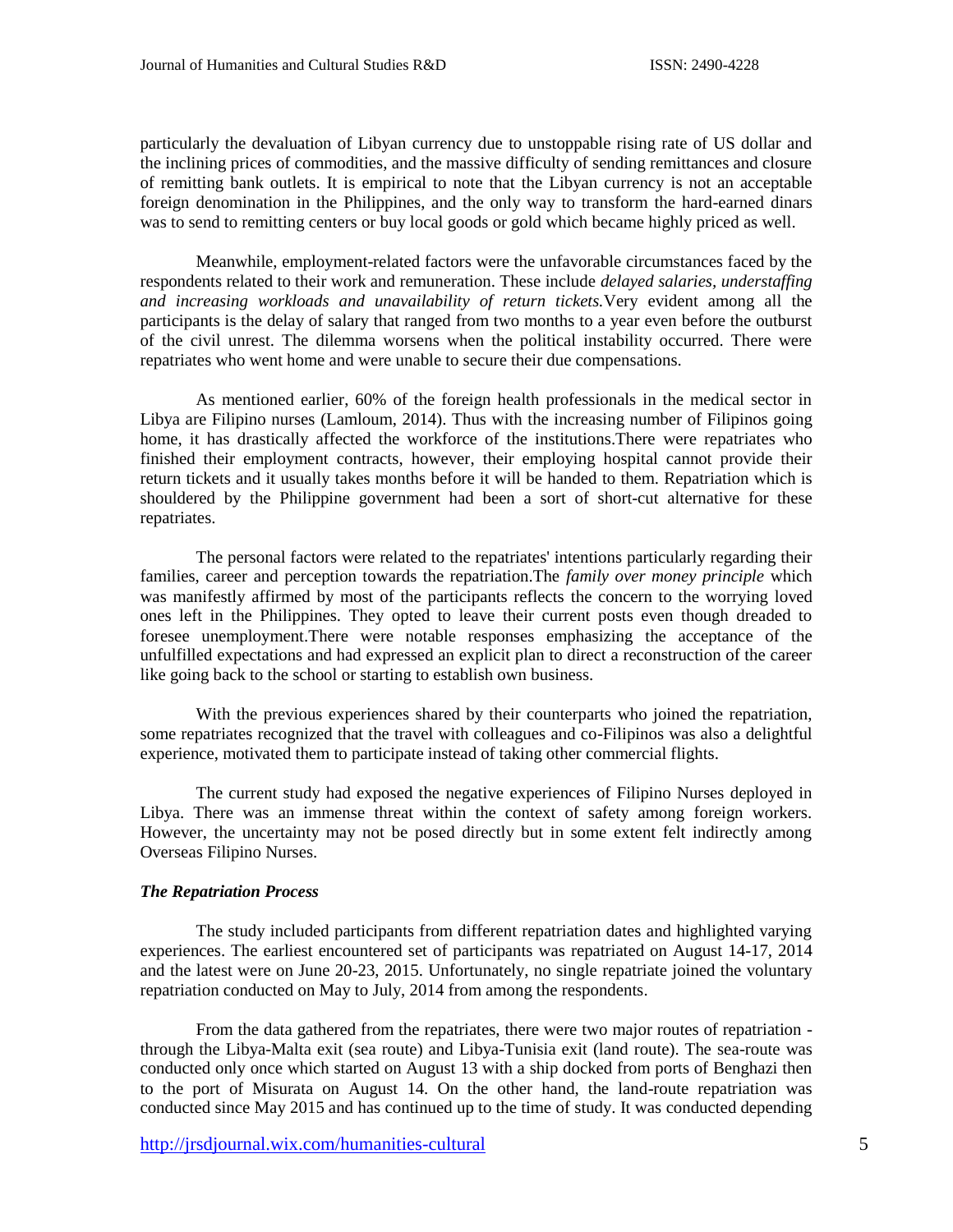on the number of willing Filipinos who enlisted and coordinated with the Philippine Embassy in Tripoli.

The authors were able to secure sample from sea-route repatriation. There were nine (9) Filipino nurses who joined the sea-route repatriation and all of them were enlisted through the Rapid Response Team based in Misurata, Libya. This constituted 30% of the sample. These repatriates were mostly from central or western cities of the country.Unfortunately, there was no secured informant with the repatriation conducted in Benghazi who joined the same ship with those from Misurata.

On the other hand, there were 21 informants who joined the land-route repatriation from August 2014 to June 2015 or 70% of the whole sample. Schedules of repatriation were commonly announced by the Philippine Embassy in Tripoli. Enlistment and coordination process were done by the repatriates especially for those who were far from the embassy location. Repatriates were asked to stay at least two days prior to the scheduled date of travel and submit their passport. They were required to stay in the embassy at least the night before the scheduled travel to Tunisia.

Interestingly, based on the responses earned from the informants, the land-route repatriation has shown higher degree of satisfaction among the repatriates than the sea-based repatriation. The Rapid Response Team that headed the repatriation program both through searoute and land-route had been effective in assuring the safety of the participants.

#### *Implied Definitions of Repatriation*

Repatriation to the respondents was defined as an *escaping measure*, as the *last alternative* and as *a way to start a new beginning*. Repatriates consistently stated the intense violence and were apprehensive for the continuing deterioration of safety and security in the country. There were informants who experienced direct hostility among the locals. Repatriation was believed to be the means to escape from the unfavorable circumstances in the country.

Most employers were unable to provide return tickets. The non-existence of guaranteed flights and the frequent threats at the country's airports instilled fear among the respondents. They believed that repatriation was a short-cut to secure a trip going back to the Philippines as repatriation schedule was frequently announced.

A number of the respondents have already accepted the fact that they need to start from the beginning again. Most of the participants were much concerned for unemployment. They were willing to undergo series of job hunting again, particularly searching overseas employment, even though not knowing which next country they will be destined again. They have anticipated that they will be going to start the long process of applying and waiting for another overseas stint.

#### *Attitudes After Repatriation*

It was observed that repatriates have varied approaches on how they identify the repatriation experiences. These approaches were evident from the generated responses. These embody their behavior on how they slowly go through the process of reintegration and can be classified according to the following stages: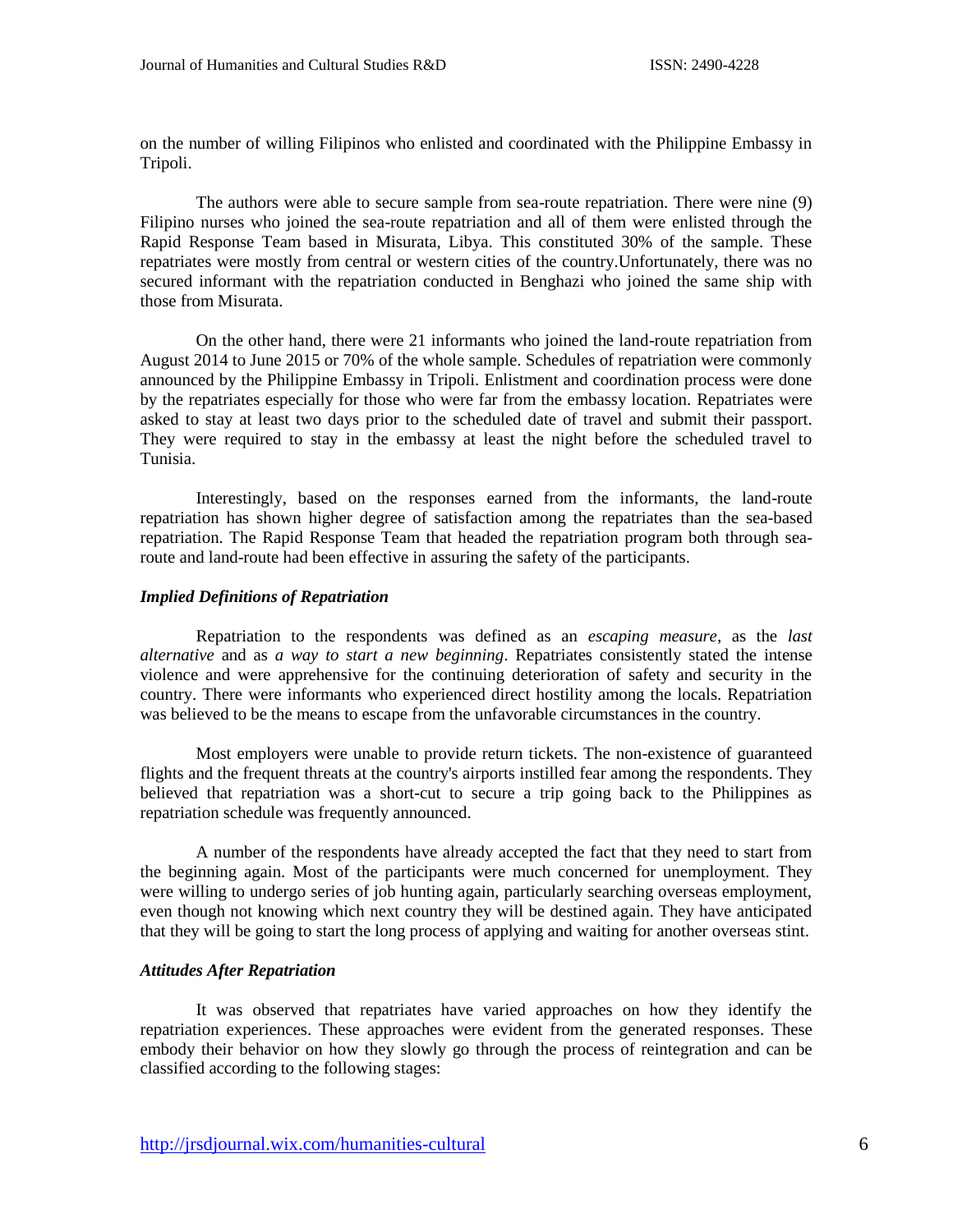*Honeymooning*. This period is characterized by intense excitement in returning home and in experiencing home country environment. It includes the gratifying set of activities and experiences by the repatriates right after their arrival in their home country. *Re-establishing social networks, vacationing, indulging to missed experiences and getting monetary claims* are some remarkable themes from the responses.

*Reflecting*. The period characterized by unfavorable emotions towards the negative effects of repatriation. This includes the feelings of *reverse homesickness, chopping board situation and devaluing of experience.*

*Stabilizing*. The period characterized by re-adjustment to challenges during the re-entry period. This includes *counteracting alienation and re-adapting to present social situation.*

*Regenerating*. The period characterized by slowly adapting to the re-entry issues and utilizing positive coping measures towards securing an employment. This includes *career reframing and reconfiguration, and seeking employment information.*

## *Challenges Encountered*

The life after repatriation entailed challenges that were faced by most of the repatriates. These were generally related on the sudden employment transition and re-entry issues. Challenges encountered include career anxiety, *kingpin phenomenon*, unmet personal expectations, employment rejection, age discrimination and being a penniless returnee.

The repatriation experience posed difficulties among the repatriates. These had been the resultant of the loss of job, the undervalued earnings and the inability to obtain their earned money. The repatriates who had the least time of preparation for repatriation presumably bore the least understanding of what will transpire in the reintegration period and had proceeded to a rougher post-repatriation experience. Limited number of career possibilities were regularly been mentioned. Looking for a new placement for work, both for local and overseas, was seemingly difficult among aged and seasoned repatriates and for those who were not able to secure employment documents from their employers.

#### *Coping Strategies*

Gradually the repatriates developed strategies to cope with difficulties and recovery towards adaptation. Adaptive measures utilized include *maintaining family and seeking social support, searching for career alternatives, proactive thinking and diversion of attention.*

The participants were able to utilize positive adaptive measures after the repatriation experience. Most of them focused on counteracting unemployment. The major concern of the repatriates was the desire to procure a sustainable income after repatriation. Through selfdetermination, support by the surrounding individuals and the government, repatriates were able to counteract the challenges present. The ability to recognize valuable opportunities, positive experiences, and learning outcomes were also observed to be helpful strategies for reintegration.

#### **6**. **Conclusions**

The situational and employment-related factors reflect the repatriates' negative experiences on their work positions and to the existing conditions in Libya. Personal factors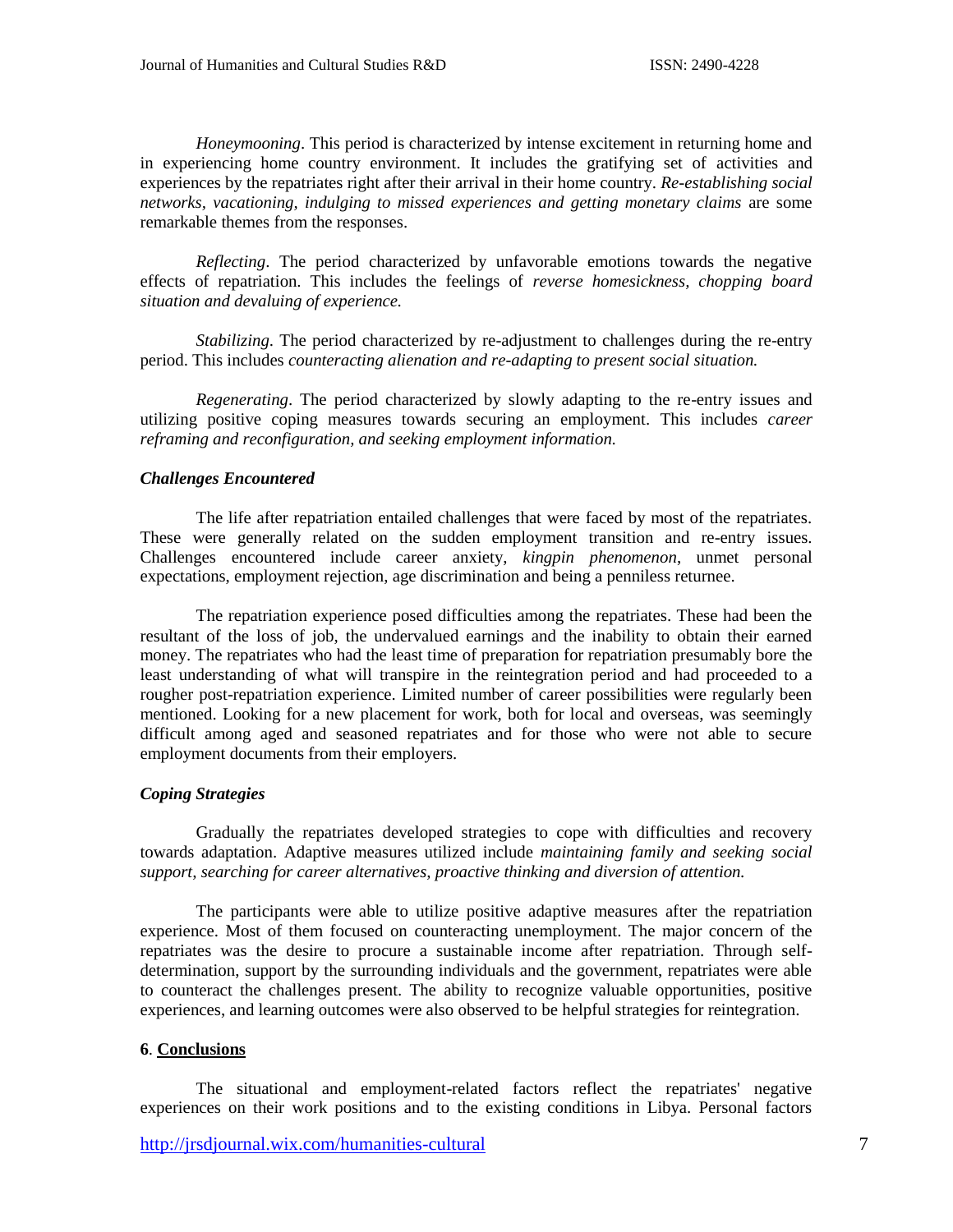constitute the driving or pulling force in leaving Libya and to return to the Philippines. Joining the repatriation program was a multi-causal judgment among the repatriated Overseas Filipino Nurses.

The diversity of the generated sample had revealed a varied discernment towards the repatriation experience. The results emphasized that career anxiety prevailed among repatriates. There were varied reintegration adjustments experienced by the repatriates but they had mainly resorted to self-determination measures to secure employability after repatriation.

The results of this study can provide insights toward a more desirable program and policy changes concerning the Overseas Filipino Workers and this can be a positive initiative for more researches dedicated to this population.

#### **Acknowledgements**

The authors would like to extend their earnest thanks to all the kind participants in sharing their stories and allowing the authors to carve and collate theseto this single paper. Further, sincere appreciation to all the participating Philippine government institutions in sharing the available information they have during the data procurement phase of this study especially to the Department of Foreign Affairs - Manila, Overseas Workers Welfare Administration - Region 1 La Union, and to the Philippine Overseas Employment Administration - Manila.

To the circle of mentors, and to the Research Committee of Lyceum-Northwestern University most especially to Dr. Cynthia Lopez, for their time, resources and effort tendered for this purposeful output. And to the authors' family and friends for their prayers, encouragement and cheers.

*Words are definitely not enough, but our truest thanks to each one of you.*

# **Bibliography**

- 1. Asis, M. (2014), *Gender Runs Through It: Displacement and Repatriation of Filipino Migrant Workers from Libya and Syria*, Scalabrini Migration Center
- 2. Department of Foreign Affairs (2014), *On Libya Repatriation*. Retrieved July 31, 2014 from http://www.dfa.gov.ph
- 3. Dela Cruz, A. (2014), *Not Coming Home: Many OFWs Choose Strife in Libya Over Joblessness, Poverty in Ph*. Retrieved August 14, 2014 from bulatlat.com
- 4. Groenewald, T. (2004), *A Phenomenological Research Design Illustrated*, International Journal of Qualitative Methods III
- 5. Lamloum, I. (2014), *Libya Hospitals Face Collapse if Asian Staff Flee*, Retrieved August 1, 2014 from medicalobserverph.com
- 6. Locsin, J. (2014), *POEA Imposes Total Deployment Ban on OFWs to Libya*. Retrieved May 30, 2014 from http://www.gmanetwork.com
- 7. Madrid, R. (2015), *165 More OFWs from Libya to Come Home*. Retrieved March 23, 2015 from http://newscentral.ph/breaking-news